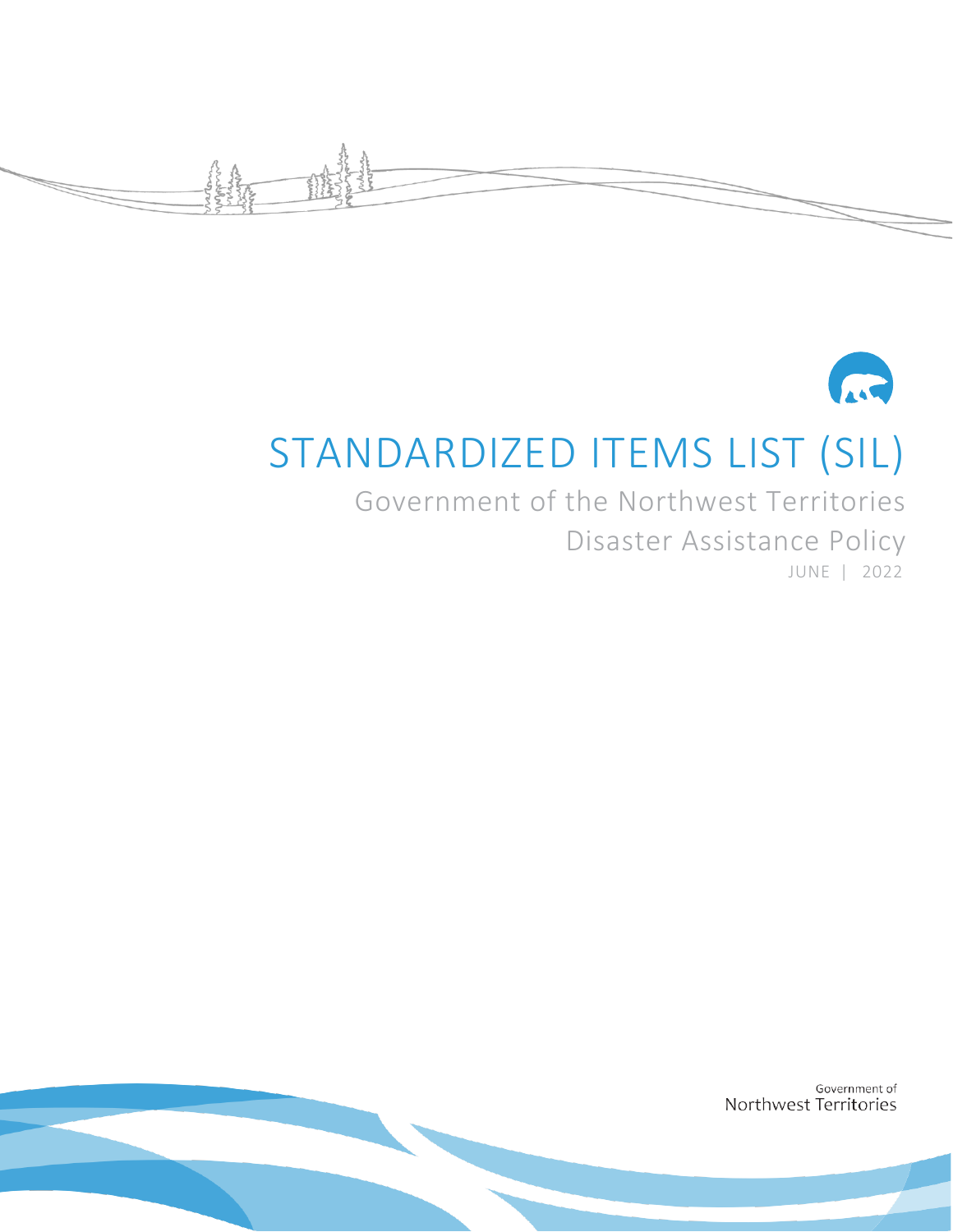If you would like this information in another official language, call us. English

Si vous voulez ces informations dans une autre langue officielle, contactez-nous. French

Kīspin ki nitawihtīn ē nīhīyawihk ōma ācimōwin, tipwāsinān.

Cree

Tłįchę yatı k'èè. Di wegodi newę dè, gots'o gonede. Thicho

Perihtł'ís Dëne Sųłiné yati t'a huts'elkër xa beyáyati thepą pat'e, nuwe ts'ën yółti. Chipewyan

Edi gondi dehgáh got'je zhatié k'éé edati'éh enahddhę nide naxets'é edahlí. South Slavey

> K'áhshó got'ıne xada k'é hederi pedihtl'é yeriniwę nídé dúle. North Slavey

Jii gwandak izhii ginjìk vat'atr'ijahch'uu zhit yinohthan jì', diits'àt ginohkhìi. Gwich'in

> Uvanittuaq ilitchurisukupku Inuvialuktun, ququaqluta. Inuvialuktun

כולא חחייוט בי אלגושמרי בשיח⊃ריוילגו ביץ בים ישים ליום ליים יים חי. Inuktitut

Hapkua titiqqat pijumagupkit Inuinnaqtun, uvaptinnut hivajarlutit. Inuinnagtun

> Indigenous Languages: 867 XXX-XXXX Ext.XXXXX

French: 867-767-9348 866-561-1664 Toll Free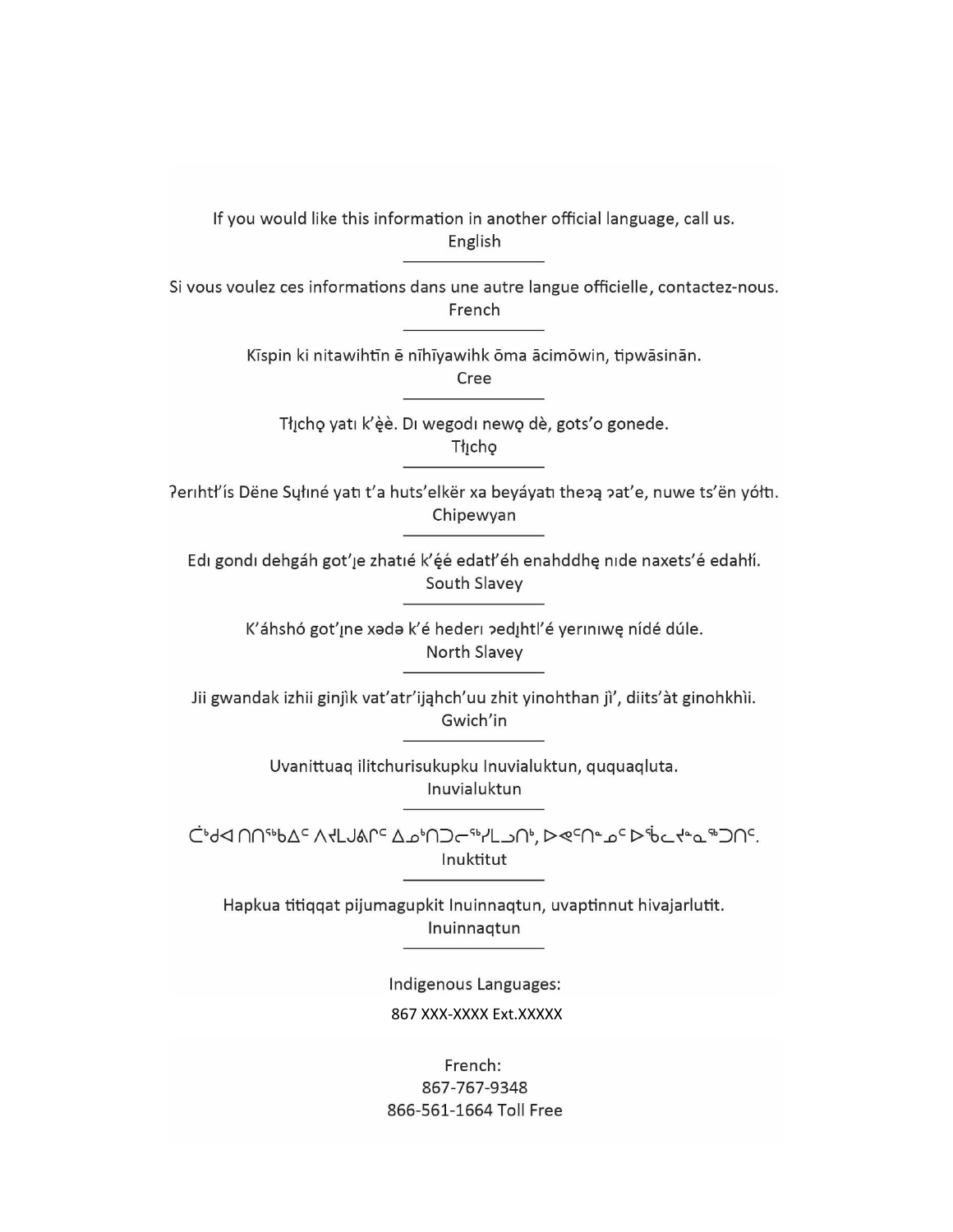## **Table of Contents**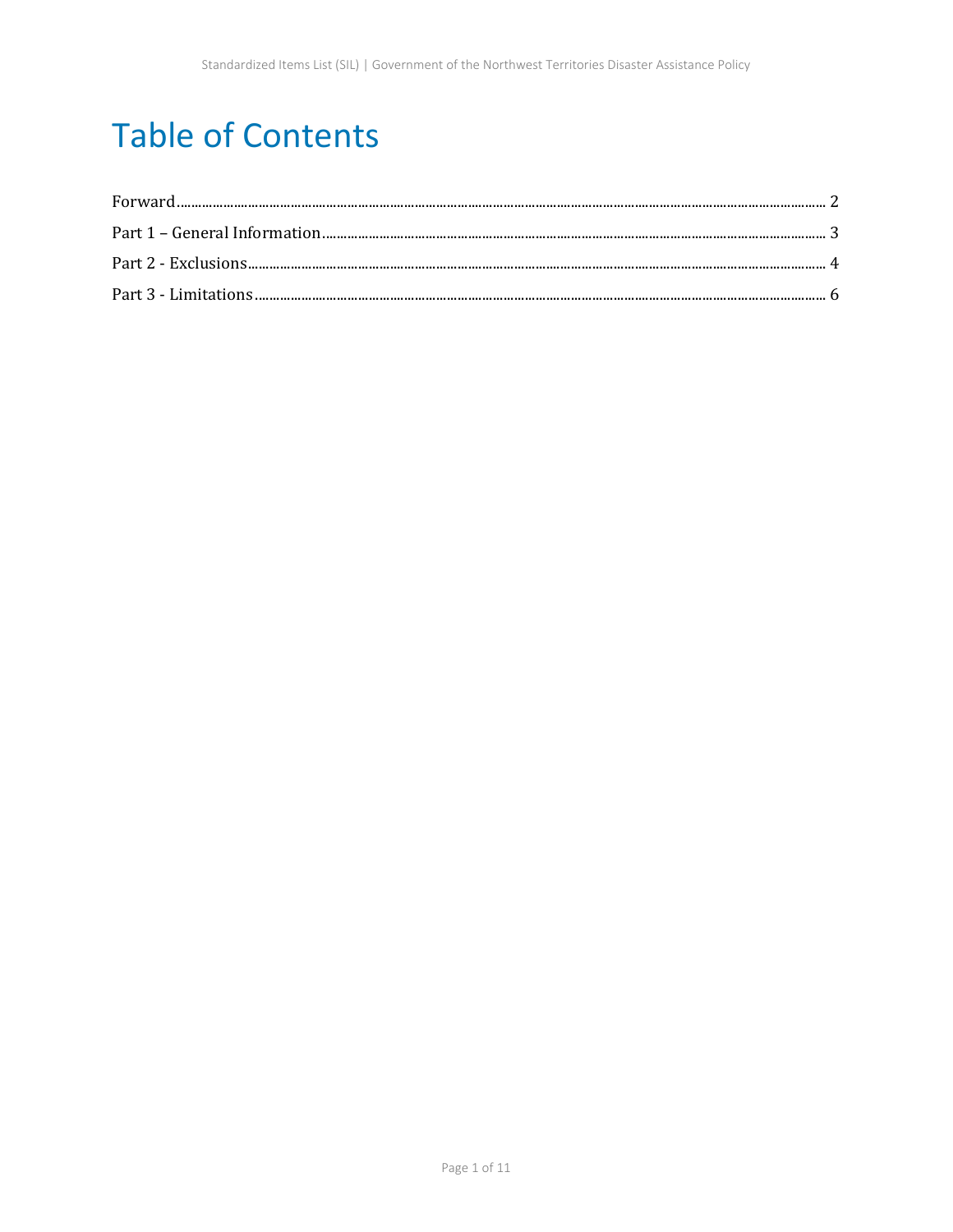### <span id="page-3-0"></span>Forward

- 1. This document is produced by the Government of the Northwest Territories to standardize the evaluation and reimbursement levels for claims for damage or loss after a disaster.
- 2. This document is applicable when the Disaster Assistance Policy (DAP) has been enacted as a result of a disaster for use by the Department during their claims review process.
- 3. This document is a living document in that it is expected to require revisions from one disaster event to the next. The Government of the Northwest Territories relies upon the feedback and suggestions out of the last hazard event to keep the listing current and valid. As new items become known, as current items become out of date, and as costs change, the document must be updated to reflect these changes.
- 4. This *Standard Itemized List* (SIL) is effective upon receipt and supersedes all previously used lists, document or guidelines.
- **5.** Anyone may offer suggestions or present recommendations for changes in writing to:

**Director – Disaster Assistance Municipal and Community Affairs Government of the Northwest Territories BOX 1320 YELLOWKNIFE NT X1A 2L9**

[flood@gov.nt.ca](mailto:flood@gov.nt.ca)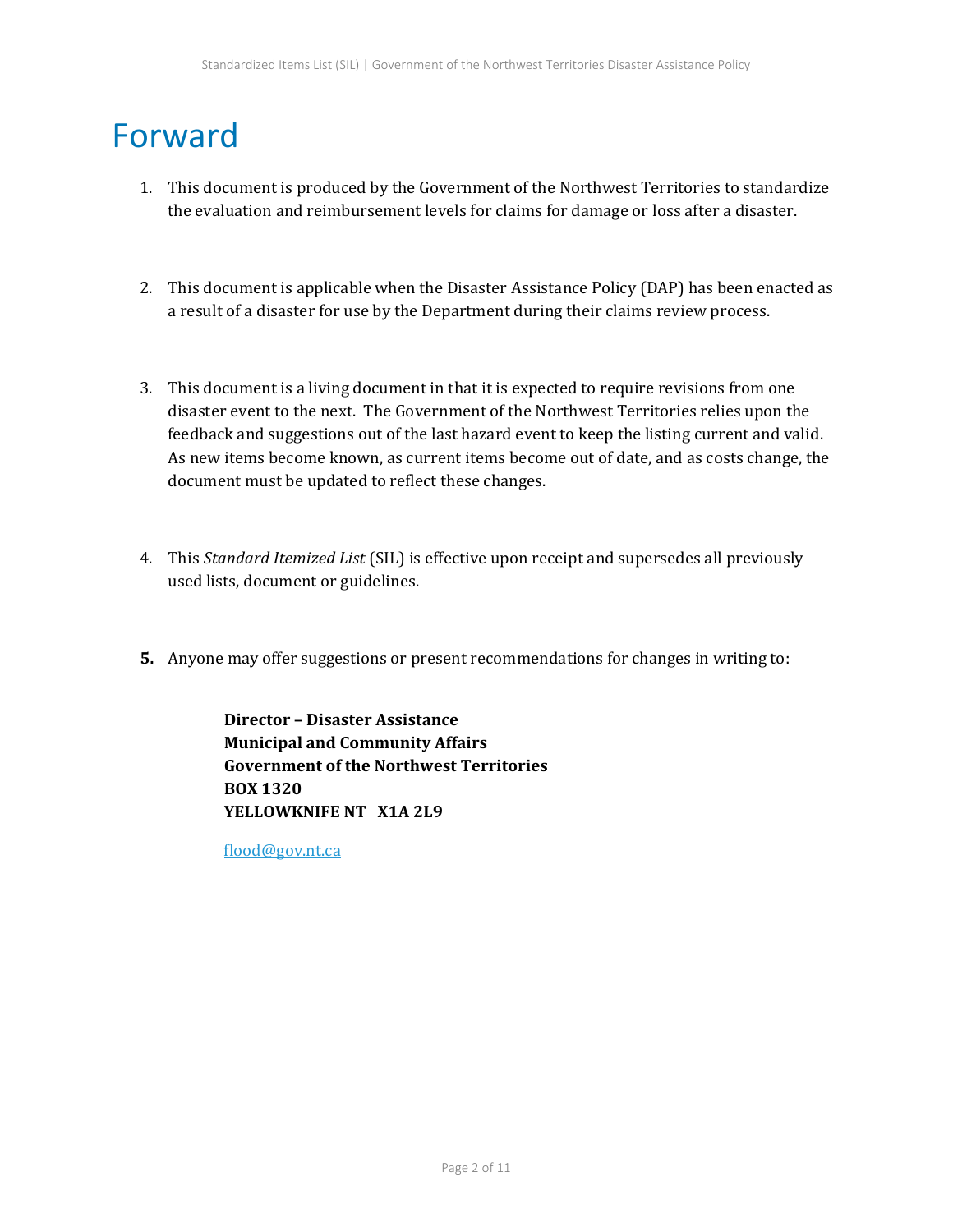## <span id="page-4-0"></span>Part 1 – General Information

#### Damage Assessment

- Evaluation of damaged goods is very subjective and Professional Appraisers are specifically trained in this area.
- Professional Appraisers were retained to provide visible proof, through a damage assessment, that the Government of the Northwest Territories is treating all who have suffered losses due to a natural disaster fairly and equitably with no intention of minimizing losses that have been sustained.
- The values listed in this SIL are higher than the values listed on the damage assessments, to recognize the higher price of goods and shipping costs in the Northwest Territories.

#### **Prices**

• Prices listed in the Limitations section represent the average of the price of the goods in Aklavik, Fort Good Hope, Fort Simpson, Hay River, Jean Marie River, Little Buffalo River and Nahanni Butte; price data was obtained from the Northwest Territories Bureau of Statistics.

### Additional Information to Fill Out Claims

- If you have receipts that exceed the maximum listed in the Limitations section, attach the receipt and include the actual cost you paid (as per your receipt) on your claim.
- Please reach out to a Pathfinder if you have any questions or if you require assistance to fill out your claim form.
- The Disaster Assistance Policy provides for 90% of total eligible costs to a maximum of \$240,000 per each claim. The contents identified in this SIL is only one component of a residential claim.
- **Assistance is provided up to a maximum of 90% of total eligible costs. For example, if you claim \$40,000, 10% is deducted from that total and you will be provided with assistance up to a maximum of \$36,000.**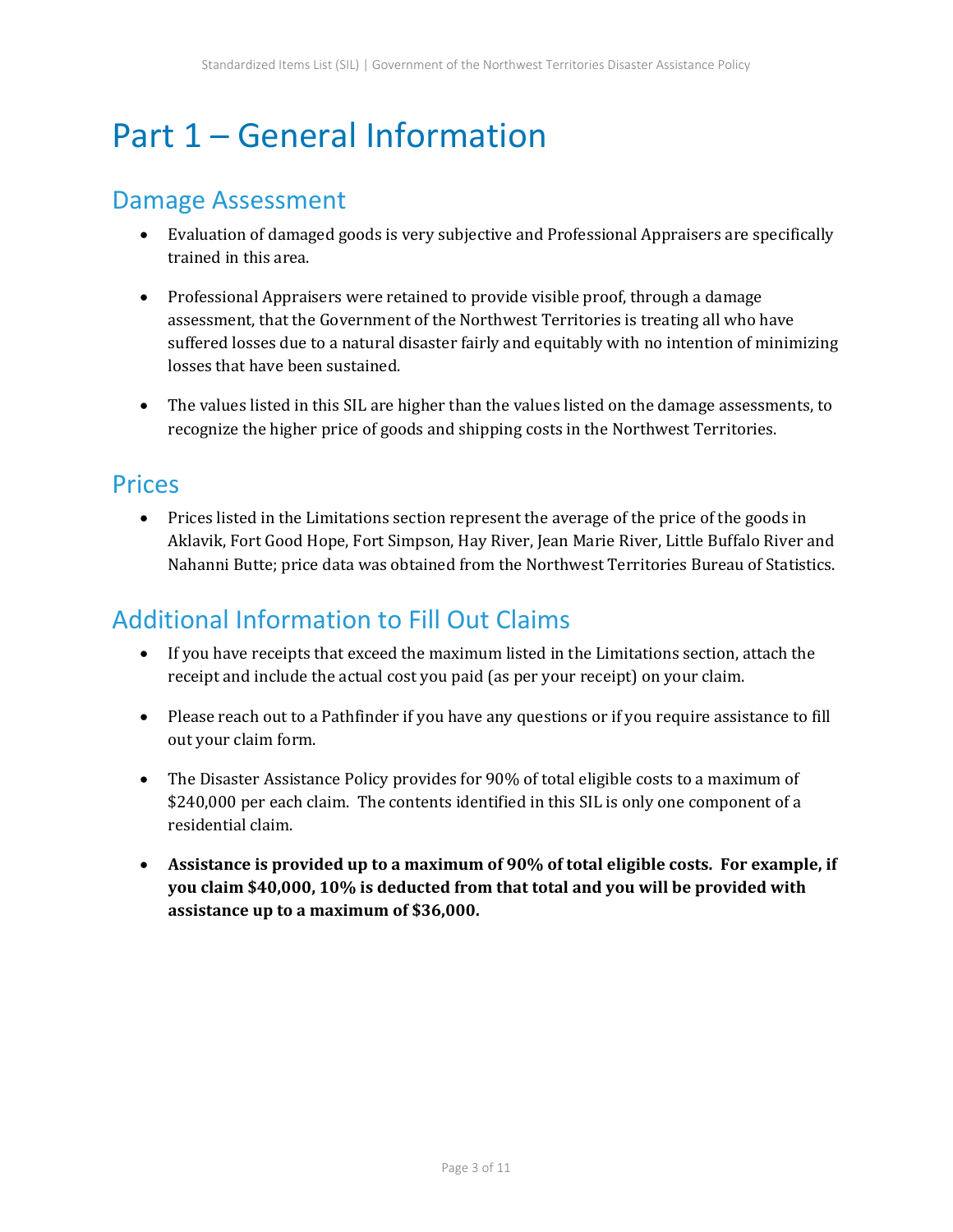### <span id="page-5-0"></span>Part 2 – Exclusions

#### General

1. Disaster Assistance focuses on the essentials of everyday life when insurance is not readily and reasonably available. As a result, this section of the SIL lists those items that are excluded from assistance and should not be included on claims for assistance.

This list is not all-inclusive and if you have an item that is not on this list you can include it on your claim form and the Disaster Assistance staff will review for consideration or eligibility.

| <b>ITEM</b>                                        | <b>EXCLUSIONS</b>                                                           |
|----------------------------------------------------|-----------------------------------------------------------------------------|
| Automobiles                                        | All, including related items<br>(i.e. battery charger)                      |
| Antiques                                           | All                                                                         |
| Artwork (paintings, carvings, wall hangings, etc.) | All                                                                         |
| <b>Beverages</b>                                   | Beer, wine, liquor, soft drinks,<br>empty bottles and containers            |
| Cameras                                            | All, unless used for business,<br>then requires Committee<br>recommendation |
| Cosmetics                                          | All                                                                         |
| Documents                                          | Reference and textbooks                                                     |
| Fans, rug shampooers, humidifiers                  | Purchased for use in cleaning<br>and drying flooded residence               |
| Farm machinery                                     | All                                                                         |

### Exclusion Table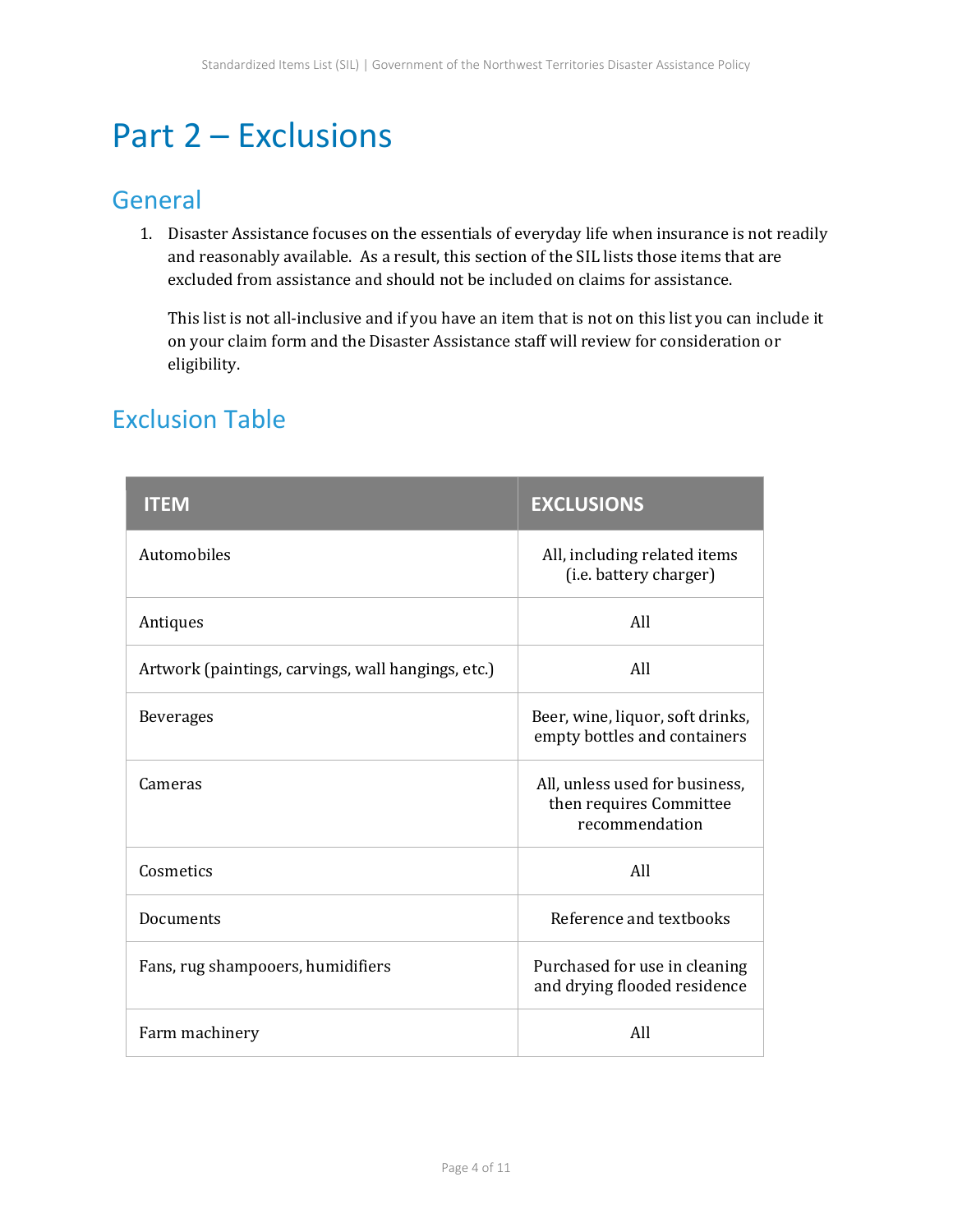| <b>ITEM</b>                           | <b>EXCLUSIONS</b>                                                                          |
|---------------------------------------|--------------------------------------------------------------------------------------------|
| <b>Furs</b>                           | May be considered as a<br>regular winter coat under the<br>maximum allowed for<br>clothing |
| Insurance Differential and Deductible | Including the difference<br>between any amounts<br>received through insurance              |
| <b>Recreational items</b>             | Sports and pleasure items -<br>bar and card tables,<br>snowmobiles, skis                   |
| Lost wages                            | All (or any other lost income)                                                             |
| Personal handheld electronic devices  | All (Blackberries, iPods, cell<br>phones)                                                  |
| <b>Recreational Property</b>          | Cottages, boats, trailers,<br>secondary residences                                         |
| Stereo equipment                      | All                                                                                        |
| Stored building materials             | Panelling, plywood, lumber,<br>roofing materials, insulation,<br>paint, etc.               |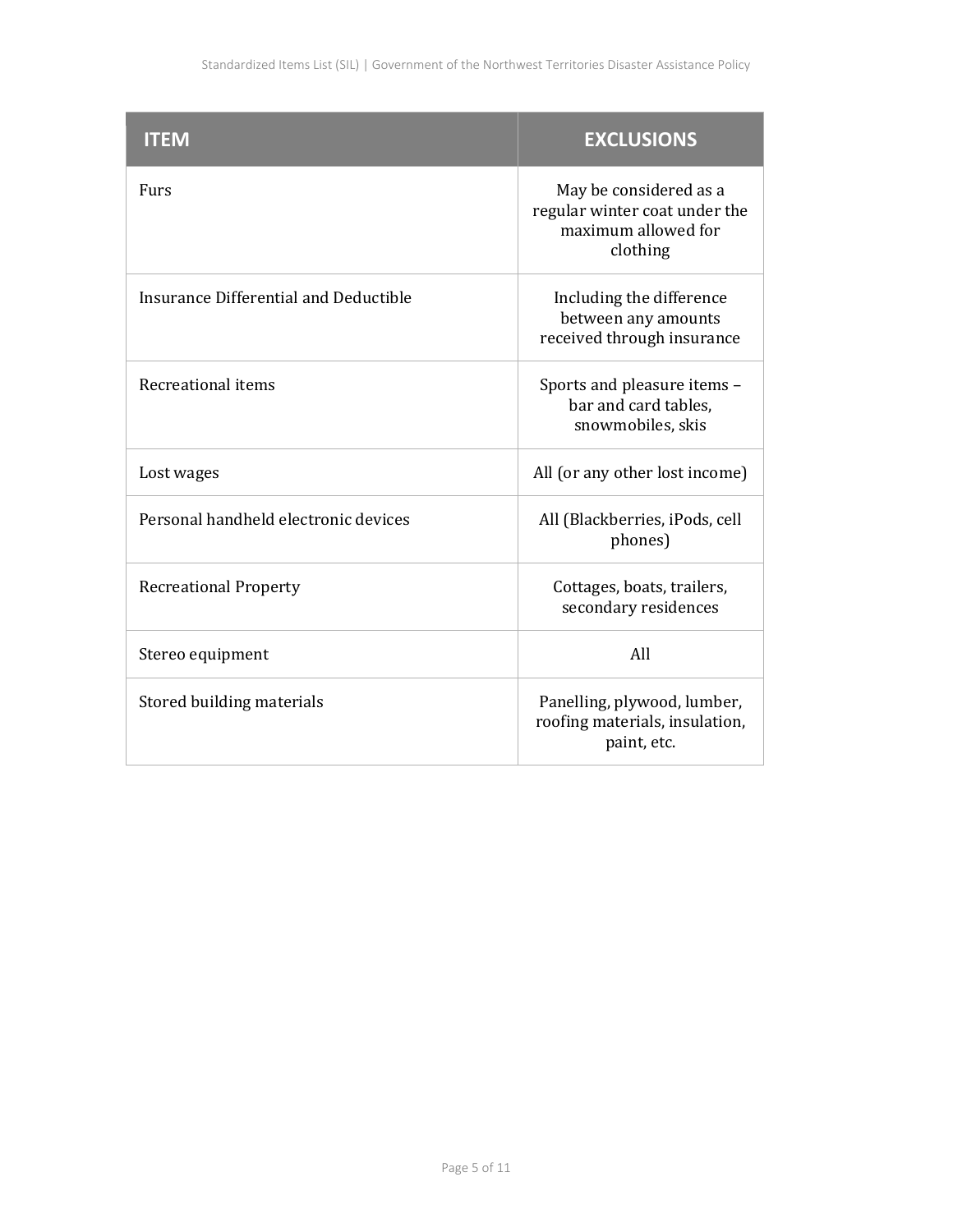## <span id="page-7-0"></span>Part 3 - Limitations

#### General

Disaster Assistance focuses on the essentials of everyday life when insurance is not readily and reasonably available. This list is not all-inclusive and if you have an item that is not on this list you can include it on your claim form and the Disaster Assistance staff will review for consideration or eligibility.

### Limitations Table - Disaster Assistance Claims

| <b>ITEM</b>                                                                                 | <b>VALUE</b> | <b>LIMITATIONS</b><br>(per application) |
|---------------------------------------------------------------------------------------------|--------------|-----------------------------------------|
| <b>Kitchen</b>                                                                              | \$2,442.00   |                                         |
| Dinnerware Set<br>(dinnerware, silverware)                                                  | \$362.00     | \$362.00 maximum                        |
| Miscellaneous (e.g. broom, mop, iron,<br>Ironing board, soap and laundry<br>supplies, etc.) | \$325.00     | \$325.00 maximum                        |
| Pots and Pans                                                                               | \$650.00     | \$650.00 maximum                        |
| Small appliances and utensils (e.g.<br>microwave, toaster, frying pan, can<br>opener, etc.) | \$325.00     | \$325.00 maximum                        |
| Table & Chair set                                                                           | \$650.00     | \$650.00 maximum                        |
| <b>Bedroom</b>                                                                              | \$4,612.00   |                                         |
| Bedroom Textiles (e.g. sheets,<br>pillows/cases and blankets)                               | \$260.00     | \$260.00 per bedroom<br>maximum         |
| Bedroom suite (includes bed frame,<br>nightstands chest or drawers)                         | \$1,560.00   | \$1,560.00 per bedroom<br>maximum       |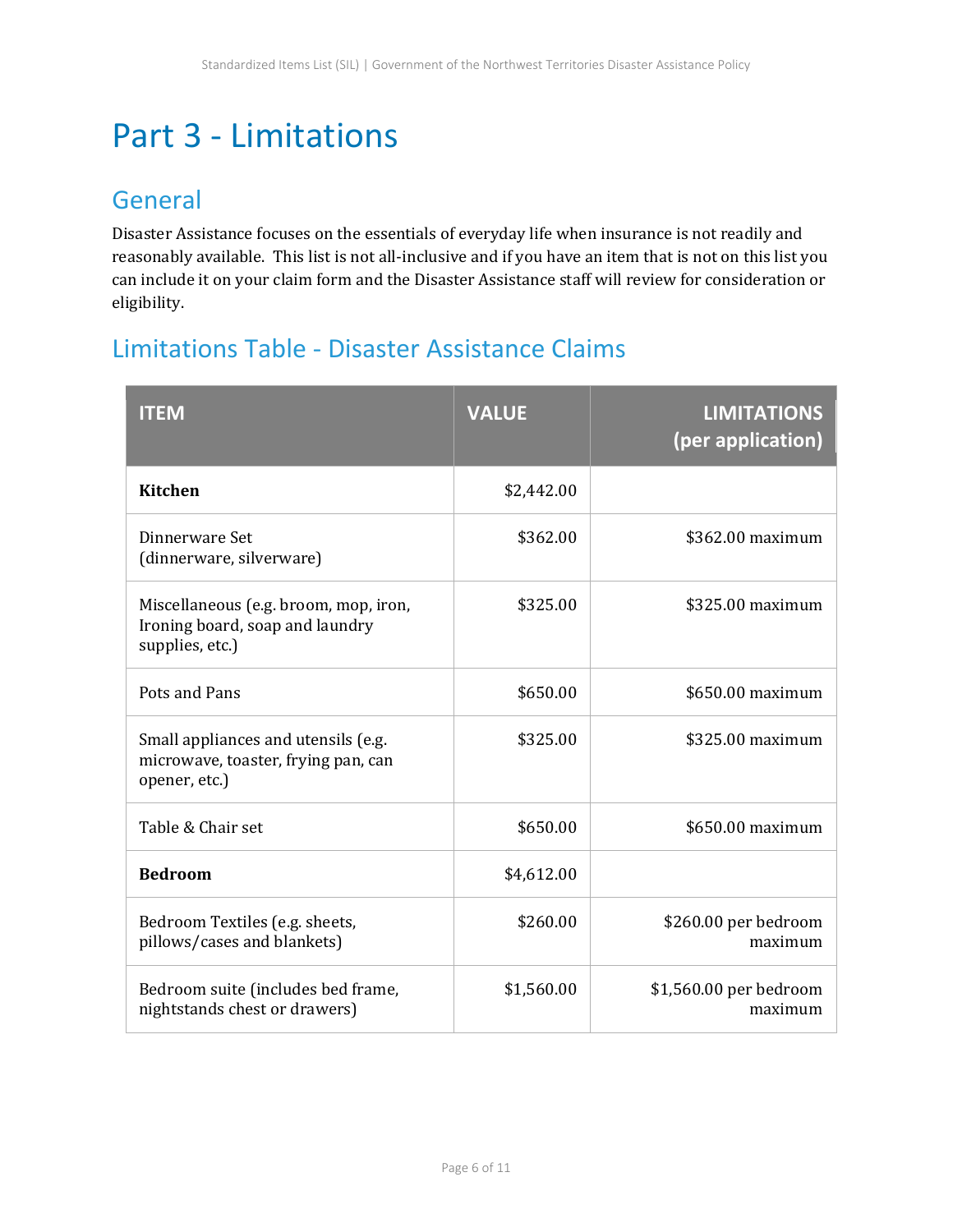| <b>ITEM</b>                                                                        | <b>VALUE</b> | <b>LIMITATIONS</b><br>(per application)                                  |
|------------------------------------------------------------------------------------|--------------|--------------------------------------------------------------------------|
| Mattress and box spring (queen bed and<br>metal frame pricing)                     | \$2,156.00   | Maximum of \$2,156.00 each,<br>to a maximum of 4                         |
| Bedroom Miscellaneous (e.g. alarm<br>clocks, lamps, laundry hamper,<br>table/desk) | \$636.00     | Maximum of \$636.00, to a<br>maximum of 4                                |
| Dresser                                                                            | \$529.00     | Max 1 per bedroom if not<br>submitting for a bedroom<br>suite            |
| Nightstand(s)                                                                      | \$506.00     | Max 1 per bedroom if not<br>submitting for a bedroom<br>suite            |
| Crib                                                                               | \$549.00     | Replaces a mattress and box<br>spring room if there is a<br>child's room |
| Crib mattress and linens                                                           | \$468.00     | Replaces a mattress and box<br>spring room if there is a<br>child's room |
| <b>Living Room</b>                                                                 | \$6,723.00   |                                                                          |
| <b>Bookcase</b>                                                                    | \$293.00     | \$293.00 maximum                                                         |
| Chair                                                                              | \$917.00     | \$917.00 maximum                                                         |
| Couch/Sofa                                                                         | \$1,534.00   | \$1,534.00 maximum                                                       |
| Home Entertainment System                                                          | \$1,336.00   | 1 per household, \$1,336.00<br>maximum                                   |
| Television                                                                         | \$683.00     | \$683.00, for repair or<br>replacement, 1 maximum                        |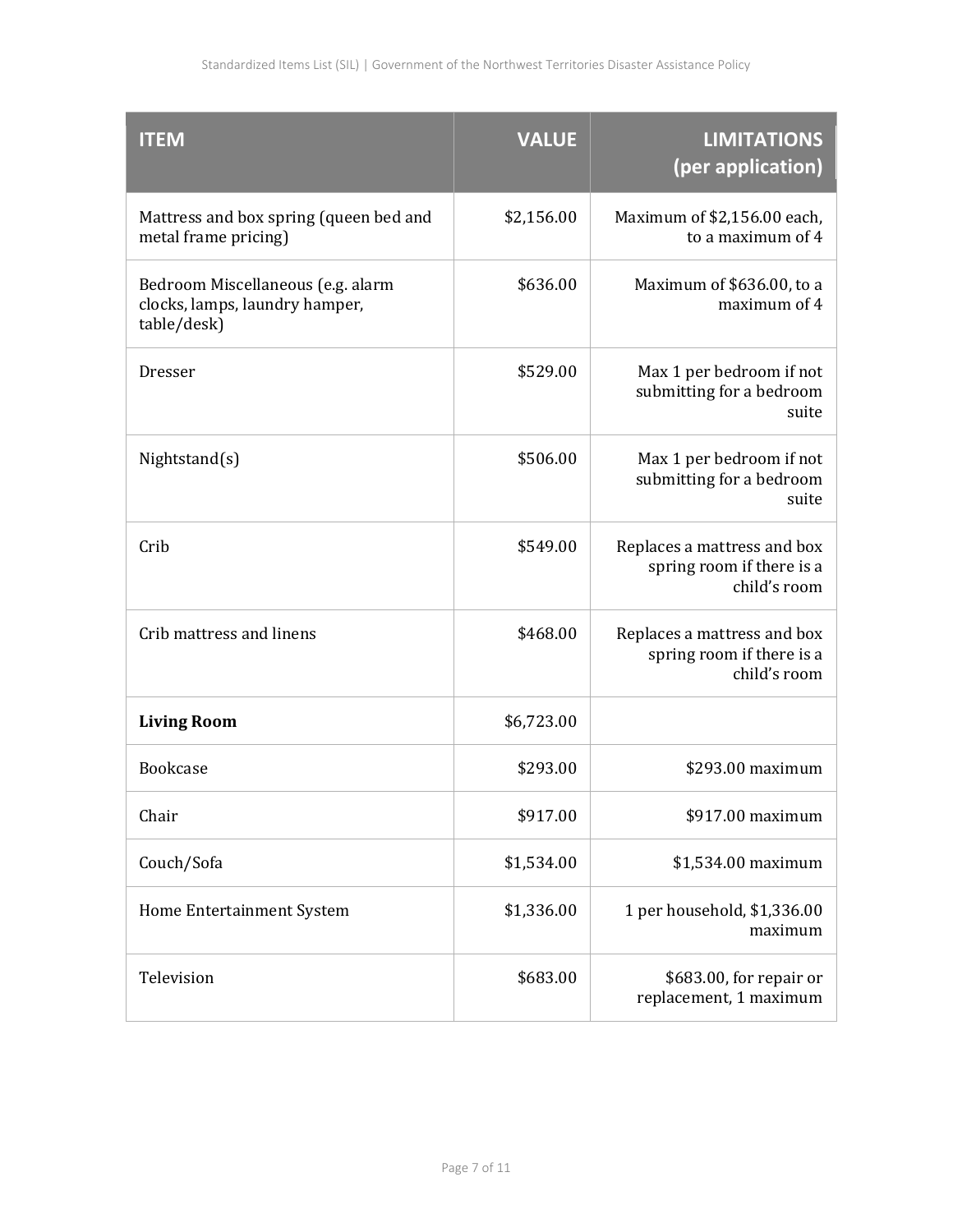| <b>ITEM</b>                                                                                                | <b>VALUE</b> | <b>LIMITATIONS</b><br>(per application)                      |
|------------------------------------------------------------------------------------------------------------|--------------|--------------------------------------------------------------|
| Living Room Suite                                                                                          | \$2,600.00   | $$2,600.00$ 1 maximum<br>(excludes coffee and end<br>tables) |
| Living Room Miscellaneous (e.g. lamps,<br>fan, cordless phone, etc.)                                       | \$650.00     | \$650.00 maximum                                             |
| Coffee and end table set                                                                                   | \$1,161.00   | \$1,161.00 maximum                                           |
| <b>Bathroom</b>                                                                                            | \$519.00     |                                                              |
| Bathroom Miscellaneous - Full Bathroom<br>(e.g. towels, wash cloths, shower curtain,<br>garbage can, etc.) | \$519.00     | One full bathroom per house                                  |
| Bathroom Miscellaneous - Half Bathroom                                                                     | \$170.00     | One half bathroom if<br>identified in the assessment         |
| <b>Large Appliances</b>                                                                                    | \$6,638.60   |                                                              |
| Deep Freezer                                                                                               | \$655.00     | \$655.00, 1 maximum                                          |
| Dishwasher                                                                                                 | \$1,137.00   | \$1,137, 1 maximum                                           |
| Fridge                                                                                                     | \$1,331.00   | \$1,331.00, 1 maximum                                        |
| Stove/Range                                                                                                | \$1,040.00   | \$1,040, 1 maximum                                           |
| Washer and dryer                                                                                           | \$1,9500.00  | \$1,950 maximum for 1 set                                    |
| <b>Laundry Room</b>                                                                                        | \$263.00     |                                                              |
| Ironing miscellaneous                                                                                      | \$154.00     | \$154.00, 1 maximum                                          |
| <b>Shelving</b>                                                                                            | \$109.00     | \$109.00, 1 maximum                                          |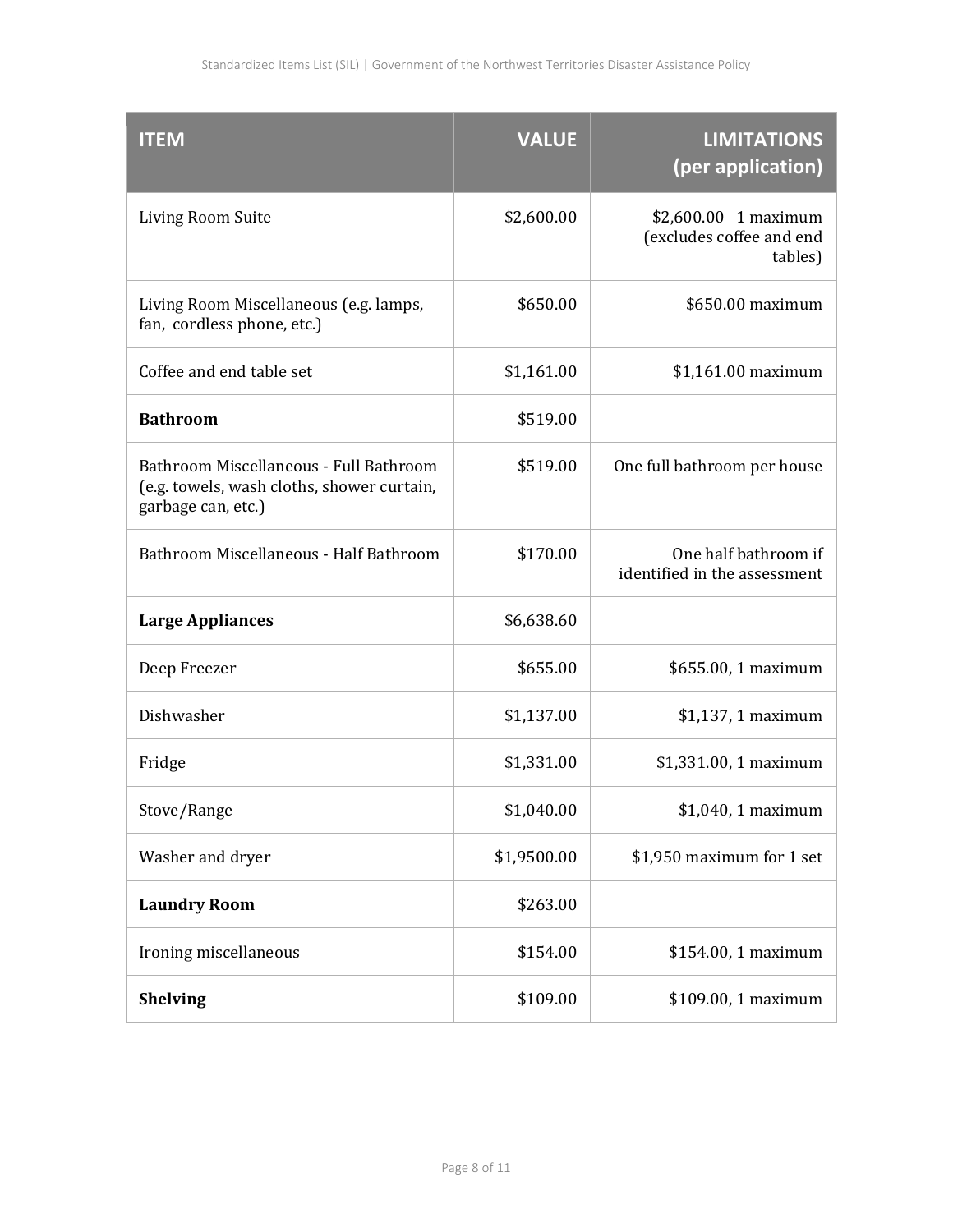| <b>ITEM</b>                                                                     | <b>VALUE</b> | <b>LIMITATIONS</b><br>(per application)                                                               |
|---------------------------------------------------------------------------------|--------------|-------------------------------------------------------------------------------------------------------|
| <b>Home Staples</b>                                                             |              |                                                                                                       |
| <b>Household Miscellaneous</b>                                                  |              |                                                                                                       |
| Air conditioners, purifiers, medical<br>filtering equipment, etc.               |              | As appraised and supported<br>by a medical certificate<br>indicating they are required.               |
| <b>Barbeque</b>                                                                 | \$130.00     | \$330.00, 1 maximum                                                                                   |
| <b>Bicycles</b>                                                                 | \$342.00     | \$342.00, 1 maximum                                                                                   |
| Clothing                                                                        | \$1,660      | Up to a maximum of \$1,660<br>for each permanent is a<br>permanent resident in the<br>home            |
| Computer or iPad                                                                | \$1,336.00   | \$1,336.00, 1 maximum per<br>application                                                              |
| Food in longer-term storage in freezers<br>or vegetables stored in root cellars | \$1,000.00   | 1 maximum per application                                                                             |
| Toys, Games and Books                                                           | \$250.00     | \$250.00 maximum per<br>application unless used for<br>livelihood, then at appraised<br>value.        |
| Vacuum cleaner- household                                                       | \$650.00     | If purchased in lieu of rental<br>for clean-up, 50% of purchase<br>price to a maximum of<br>\$650.00. |
| Water softener                                                                  |              | Pay as appraised and<br>supported by a medical<br>certificate                                         |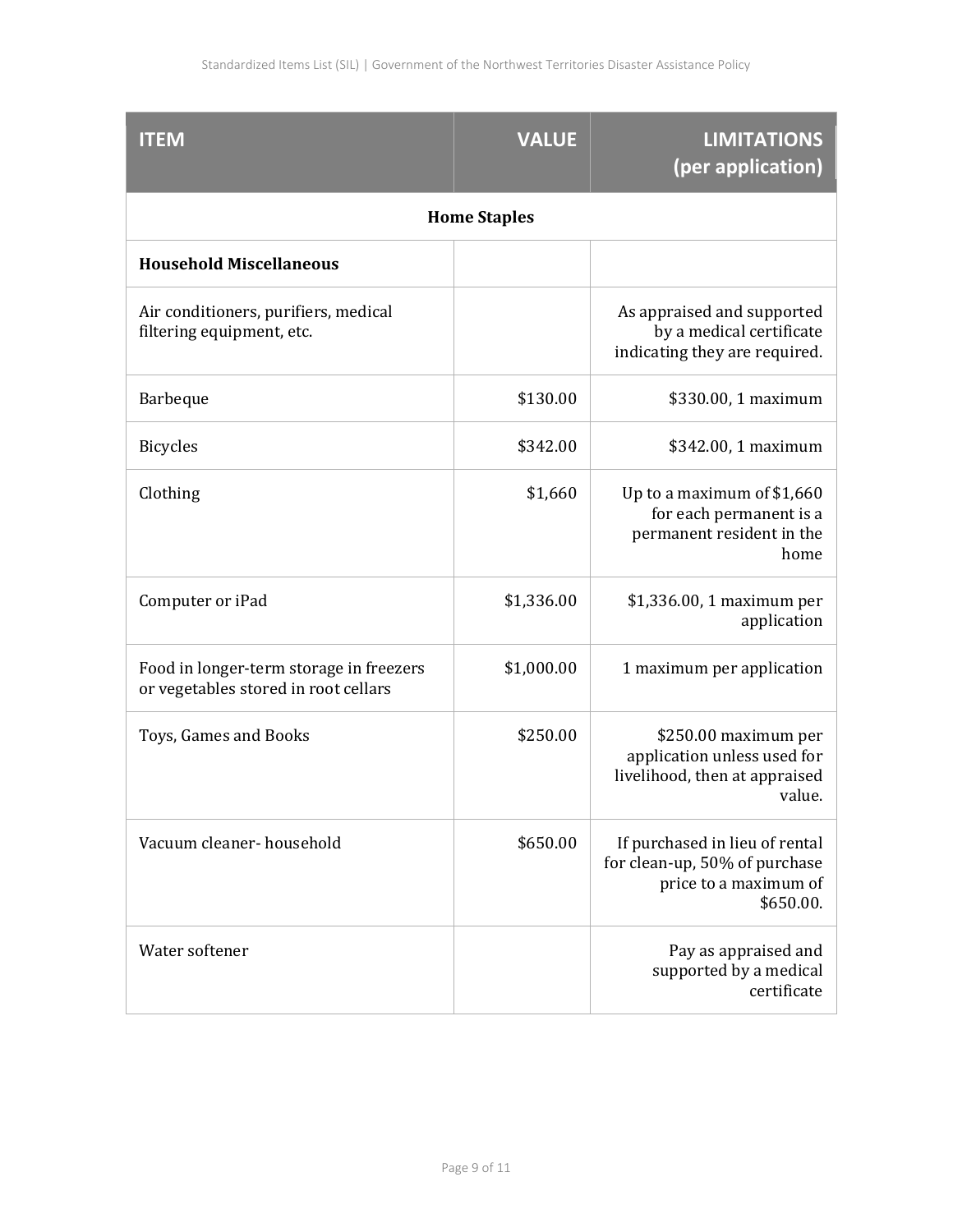| <b>ITEM</b>                                                                                                                                       | <b>VALUE</b> | <b>LIMITATIONS</b><br>(per application)                                                                                                                                                                                       |
|---------------------------------------------------------------------------------------------------------------------------------------------------|--------------|-------------------------------------------------------------------------------------------------------------------------------------------------------------------------------------------------------------------------------|
| <b>Wood Burning Stove</b>                                                                                                                         | \$2,752.00   | Eligible if wood burning stove<br>is primary source of heat                                                                                                                                                                   |
| <b>Personal Related</b>                                                                                                                           |              |                                                                                                                                                                                                                               |
| Glasses, (prescription eye), dentures,<br>medicine insurance, pay as appraised                                                                    |              | If applicant did not get<br>assistance from medical.<br>Receipts required                                                                                                                                                     |
| <b>Suitcases</b>                                                                                                                                  | \$260.00     | One set of three per adult -<br>maximum \$260.00 per set                                                                                                                                                                      |
| <b>Other</b>                                                                                                                                      |              |                                                                                                                                                                                                                               |
| Clean-up                                                                                                                                          | \$2,000.00   | For household and yard clean<br>up, a maximum of \$2,000.00.<br>If work is completed by the<br>applicant, labour set at<br>\$20.00 per hour. Work<br>completed by a contractor or<br>other outside help, require<br>receipts. |
| Electrical bills - during the period<br>contractors were at your home using<br>fans, generators, etc. as part of the<br>immediate abatement work. |              | Bills demonstrating the<br>increase during this time<br>period must be included with<br>the claim.                                                                                                                            |
| Garages                                                                                                                                           |              | Attached garage - contents<br>will be identified in<br>assessment report. Detached<br>garage is not eligible.                                                                                                                 |
| Garden tools and supplies                                                                                                                         | \$130.00     | \$130.00 maximum                                                                                                                                                                                                              |
| Infant Highchair                                                                                                                                  | \$284.00     | \$284.00, 1 maximum                                                                                                                                                                                                           |
| <b>Infant Stoller</b>                                                                                                                             | \$378.00     | \$378.00, 1 maximum                                                                                                                                                                                                           |